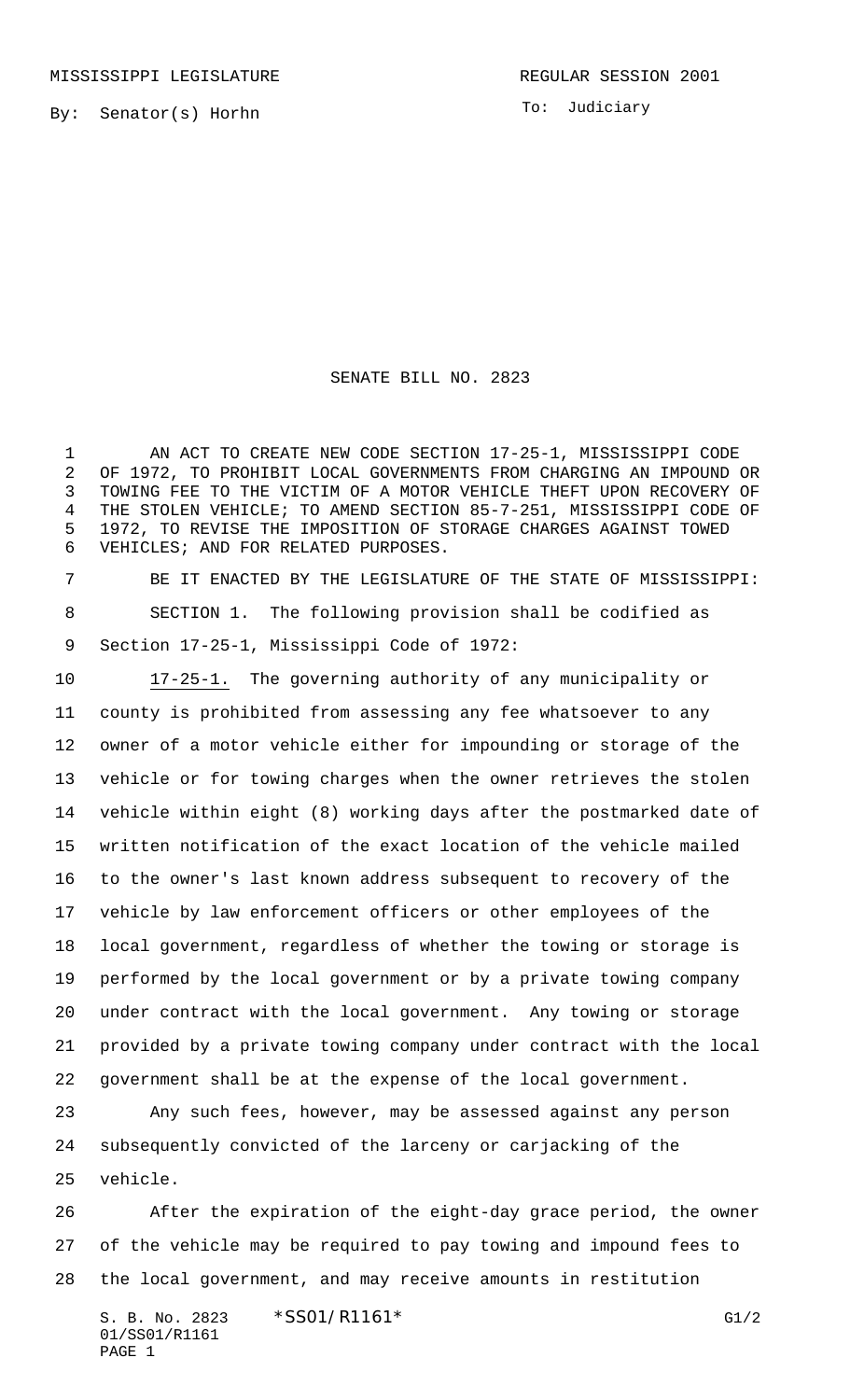ordered against any person subsequently convicted of the larceny or carjacking of the vehicle incurring imposition of towing or storage charges.

 Towing companies shall comply with all the requirements of Section 85-7-251, Mississippi Code of 1972.

 SECTION 2. Section 85-7-251, Mississippi Code of 1972, is amended as follows:

 85-7-251. (1) The owner of a motor vehicle that has been towed at his request or at the direction of a law enforcement officer, or towed upon request of a real property owner upon whose property a vehicle has been left without permission of the real property owner for more than five (5) days, shall be liable for the reasonable price of towing and storage of such vehicle provided that the towing company has complied with the requirements of this section; and the towing company to whom the price of such labor and storage costs may be due shall have the right to retain possession of such motor vehicle until the price 46 is paid unless it has not complied with the requirements of this

section.

S. B. No. 2823 \*SS01/R1161\* 01/SS01/R1161 PAGE 2 (2) Within twenty-four (24) hours, the towing company shall report to the local law enforcement agency having jurisdiction any vehicle that has been towed unless the vehicle was towed at the request of the owner of the vehicle. If the owner of a towed vehicle has not contacted the towing company within five (5) business days of any initial tow that was not at the request of the owner of the vehicle, the towing company shall obtain from the appropriate authority the names and addresses of any owner and lienholder. If the information from the appropriate authority fails to disclose the owner or lienholder, a good faith effort shall be made by the towing company to locate ownership, including a check for tag information, inspection sticker, or any papers in the vehicle that may indicate ownership. Upon location of the owner and lienholder, the towing company shall notify them by